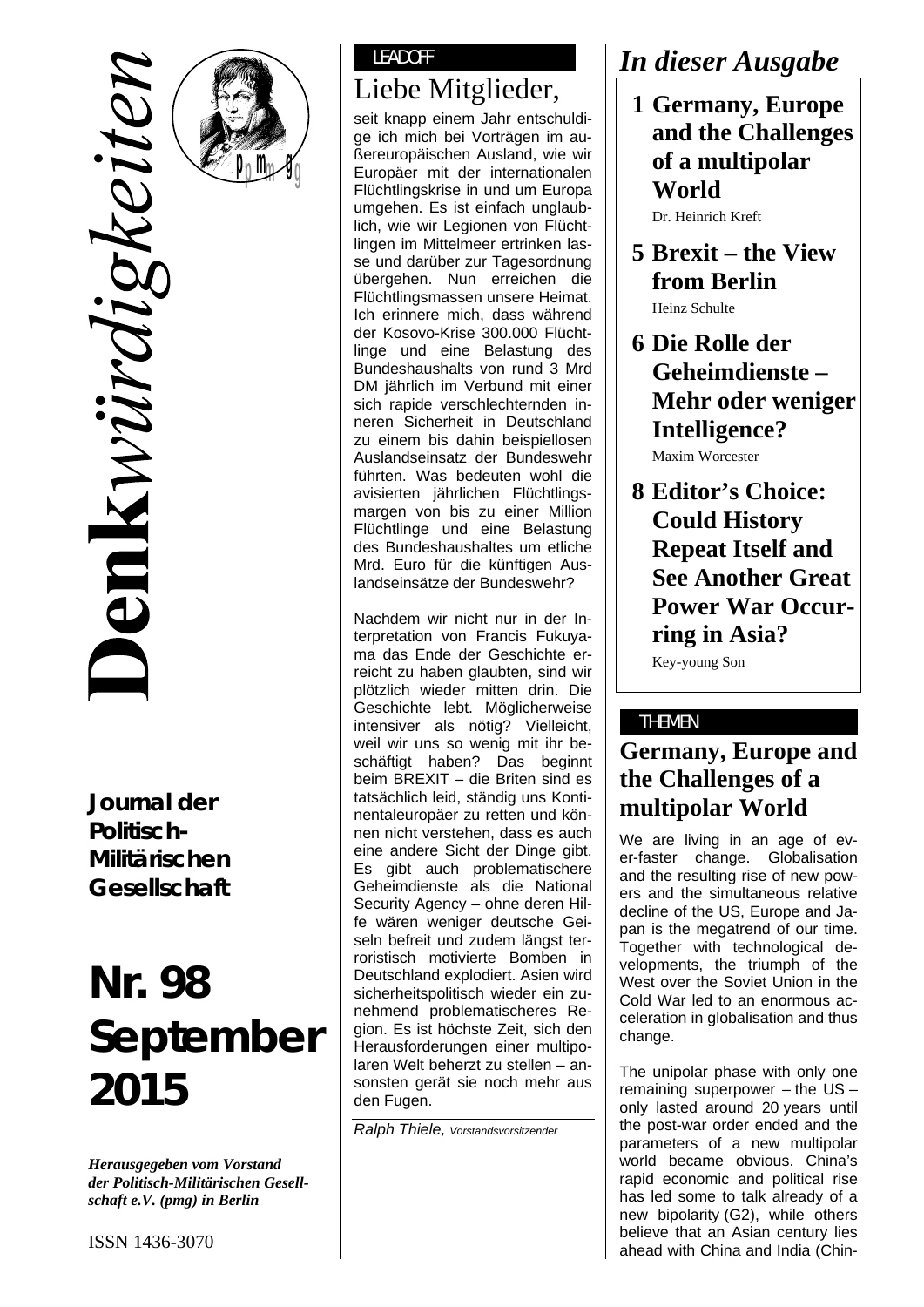India) at its heart. There's no doubt that the centre of gravity in the global economy and world politics is shifting from the North Atlantic area to Asia – from the West and North to the East and South. Alongside the world's two most densely populated countries – China and India – more than half of the second tier of rising economies, the Next Eleven, namely South Korea, Indonesia, the Philippines, Pakistan, Bangladesh and Viet Nam, are in Asia. However, South Africa, Egypt and Nigeria – the most populous countries in Africa – are emerging as global players, as are Brazil and Mexico in Latin America, Saudi Arabia in the Middle East – thanks to its rich oil deposits – and Kazakhstan in Central Asia. Russia´s assertive policy on Ukraine which culminated in 2014 with its annexation of the Crimean Peninsula and its active support for East Ukrainian insurgents has probably also – at least temporally - increased its influence in global affairs. All of these countries have already evolved into regional powers and are thus part of the new multipolarism. However, globalisation has also led to the ascent of non-state actors. These – especially multinational companies and NGOs – are exercising ever more influence on the international agenda and are thus restricting the scope for action of nation states and international organisations.

The group of major rising economies known as the BRICs – Brazil, Russia, India, China and South Africa – account for around 43 per cent of the world's population. Their share of global production has now reached 20 per cent – and this figure is steadily rising. The high overall economic dynamism of this group of states has now reached the second-tier countries, which have also become new centres in the global economy. Increasing economic power is usually accompanied by growing political influence. Although the shift of global power is not a tsunami, since it will last for many years to come, it's probably just as unstoppable. Despite its relative loss of power, the US will continue to be primus inter pares – the most powerful of the major powers – for some time.

However, it's by no means certain that America can maintain its current status in the coming two decades. Compared to the heyday of Pax Americana, American influence in the world has been steadily decreasing for some years. The withdrawal from Afghanistan and before that from Iraq has made this evident to everybody. The American age and with it the old order are thus coming to an end – an era marked by the two World Wars, the Depression and the Cold War. The rise of China and other new global players symbolises the start of a new order whose contours are only gradually becoming visible. China is expected to become the world's largest economy by the end of this decade and could even catch up with the US in terms of defence spending by 2025.

To date, the rise of new global players has by no means been uniform, nor will it be so in future. The rising economies are not only very different with regard to population and resources but also in terms of per-capita income, economic clout and dynamism as well as their political systems. China – a non-democratic, non-liberal state – is ascending in the global economic and political hierarchy and could become a political development model for other states in competition to the West. During the last 35 years, China has created a highly successful development and modernisation model which combines authoritarian political leadership with state-supervised capitalism. On the other hand, there are four democratic states among the up-and-coming ones – Brazil, India, Indonesia and Turkey – which have growing influence, and not only regionally. However, Western pluralism and free-market capitalism are regarded with a certain scepticism even in these countries, as are Western norms and values and the existing liberal world order.

Instead of opting for the market economy, many of the rising economies favour state-controlled capitalism. Their industrial policies are marked by the dominance of state-owned companies and national champions. Sovereign wealth funds, subsidies and capital controls as well as the manipulation of exchange rates are the key instruments in such a strategy. An economic policy of this kind has produced favourable results, not only in China but also in some other authoritarian countries. This has meant that there has been little pressure for democratisation or for citizens to have a greater say in how their society is run. Nor is it likely that any impetus for the renewal of the current liberal world order will come from these countries – on the contrary.

This is increasingly evident. For example, the response to the Arab Spring in early 2011 – which led to the fall of Ben Ali in Tunisia and Mubarak in Egypt – was restrained in many rising economies while the sweeping changes were welcomed and given wholehearted support in the West. Likewise in 2011, Brazil and Turkey – much to the displeasure of the US and Europe – made an unsuccessful attempt to undermine the West's policy on Iran. Thanks to their veto in the UN Security Council, Russia and China have greatly influenced the international community's policy on Syria on repeated occasions and prevented a possible humanitarian intervention against the Assad regime from the outset. And as Western countries decided on economic sanctions against Russia after its annexation of Crimea in March 2014 BRIC-partners of Russia and other developing countries did not only not join, but some even rushed to increase their business relations with Moscow.

Although most of the new global players share an anti-imperialist and anti-colonial attitude towards the West, many also regard each other with some wariness. These countries have little interest in tying themselves long-term to a powerful partner – for instance the US or China. It would thus be a mistake – despite their summit meetings and the recent establishment of a development bank – to see the BRICs as a coherent new bloc. For their interests are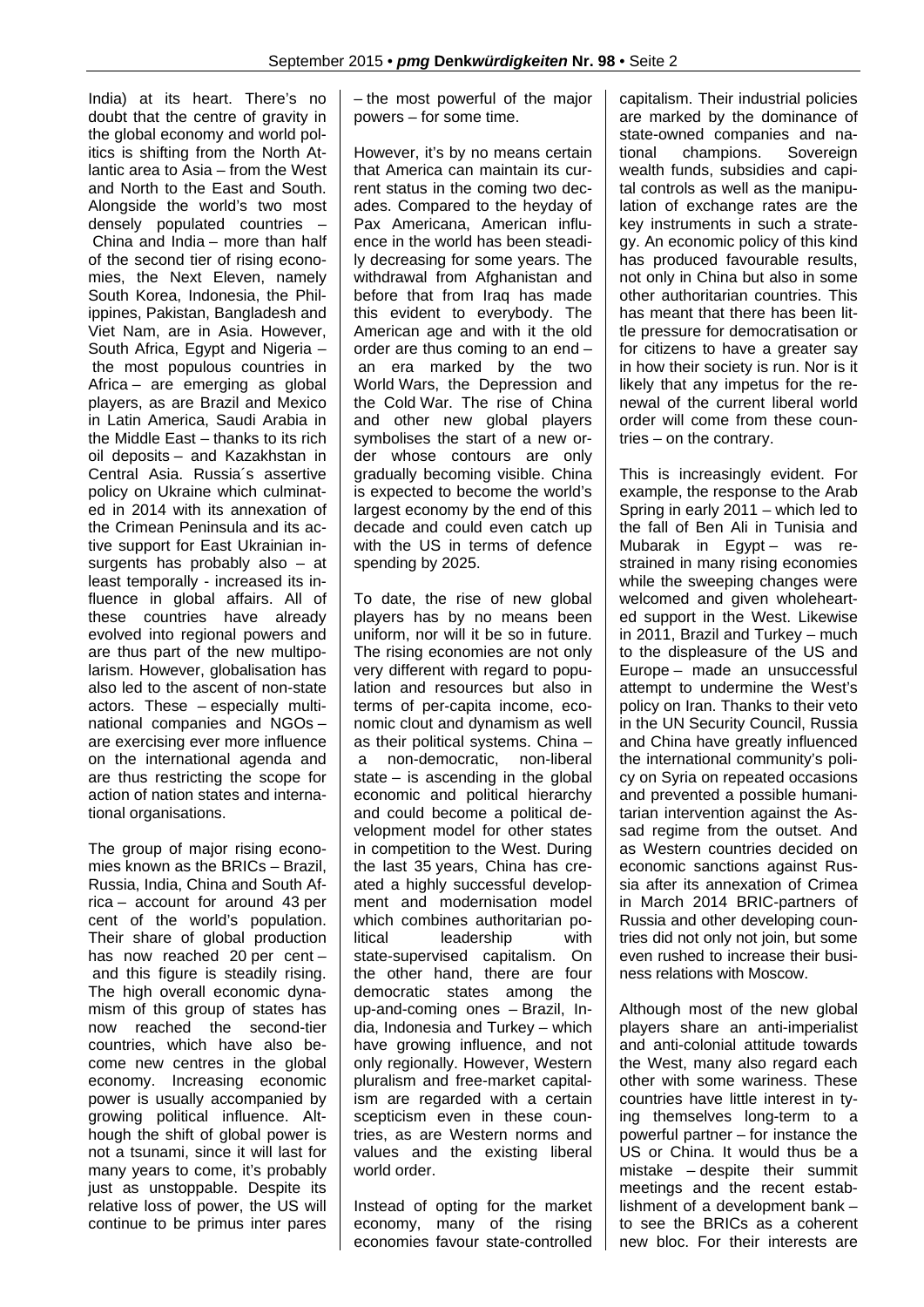too different. These interests have led in the past to armed conflicts between Russia and China as well as between China and India. In the course of their economic rise, nearly all new global players have increased their defence budgets and modernised their military apparatus. Particularly in Asia, rising military spending is likely due to continuing – and in some cases growing – regional rivalries as well as a reaction to the perceived US loss of influence and the doubts this has raised about the ability of the US to protect its alliance partners.

Many of the new global players are focused on narrow national and, at best, regional interests. In the sphere of global trade, for example, Brazil did not let its strategic partnership with China or the common partnership in the BRICs group prevent it – together with the US and the EU – from taking action at the WTO and accusing China of dumping. Despite growing global interdependence, institution-building and political integration are only taking place at regional level. In South America, Brazil is promoting a new integration project in the Union of South American Nations, while the ASEAN states are seeking to counterbalance their increasing economic dependency on China with greater cooperation amongst themselves as well as with the US, Japan and India.

Despite their rise, however, many of the new global players continue to have characteristics typical of developing countries. Some of them rely too much on raw materials and their processing (for instance Brazil, South Africa), while others have only developed a few globally competitive core industries so far (India, for example).

Although the rising economies have all contributed to the demise of the West-dominated post-war order, due to their conflicting interests they are unable, or unwilling, to cooperate constructively on building a new order. Together, however, we can assume that they are keen, and strong enough, to prevent a new hierarchical order. Therefore, the future will most

likely see a multipolar world the stabilisation of which should be an objective of German and European foreign policy.

Early in the second decade of the 21st century, Germany – and with it the Federal Chancellor – are at the zenith of their international standing. Germany came top in a BBC poll in which those surveyed were asked which country they wanted to see take on a greater international role. Germany has achieved an unprecedented measure of prosperity, security and freedom. Hardly any other country has benefited more than Germany from globalisation and the liberal international order as well as from European integration. Conversely, that means that few other countries are as dependent as Germany on the continuation of the free world order based on cooperation (open markets and trading routes as well as direct access to raw materials) and from an intact European Union. It's therefore very much in Germany's interest that the crisis in the southern EU member states is overcome. Germany has close relations based on mutual trust with all its neighbours and hence the "German question" – which drew almost the whole of Europe into bloody wars on two occasions in the last century – has been resolved. In the long term, also Germany is unlikely to have any chance of maintaining its position in the global economy unless Europe remains competitive. Even in the best case scenario, namely the swift resolution of the crisis in Greece, in future Germany and Europe will lose economic and consequently political clout. Europe's share of global economic production is set to fall from 26 per cent in 2010 to 17 –18 per cent by 2030, as the major emerging economies in particular, but also the US, will grow considerably faster than Europe. Between 2002 and 2007, the emerging economies' share in global economic growth was greater than that in OECD countries for the first time. For the period from 2012 to 2017, the rising economies will produce 75 per cent of global economic growth. Accelerated by the crisis in the eurozone, Europe's share will fall to 5.7 per cent and not one European country – not even Germany – will be among the top ten engines of growth. Nevertheless, Europe is currently still the world's largest economic area and the relative fall does not necessarily mean that absolute prosperity has to decline in Europe.

In terms of per capita income and productivity, Europe is still far ahead of China, the top performer among the new global players. Europe's Achilles' heel is its slow economic growth. The European Union has not achieved the goal set out in the 2000 Lisbon Strategy, namely to become "the world's most competitive and dynamic knowledge-based economic area" by 2010. Today, the EU is experiencing its most serious crisis, marked by demographic problems (especially in Germany), high national debts, weak and uneven growth, falling productivity, structural unemployment (especially high youth unemployment) and political crises in key member states. While the EU was always lacking in hard power, it's now also lost soft power as a result of the crisis. It's perceived to a lesser degree than ever before in the rising economies as a role model or strong partner. Instead, it is regarded as an ageing and declining continent which is preoccupied with itself. This is also having an impact on traditional partners in Africa, Latin America or Central Asia which are increasingly looking to China and other rising economies.

The international, liberal post-war order, to which Germany owes its rise to prosperity in freedom, is under considerable pressure. However, there's no new order as yet. At best, only its vague contours are discernible. While the old order proved to be relatively stable, the transition to a new order is likely to bring major uncertainties and the risk of instability. Whether and when a stable new order will emerge, and what form it will take, is still in the stars. What is certain is that the United Nations, NATO and the EU – which Germany and Europe regard as key components of a global order – are undergoing change and that even the US, the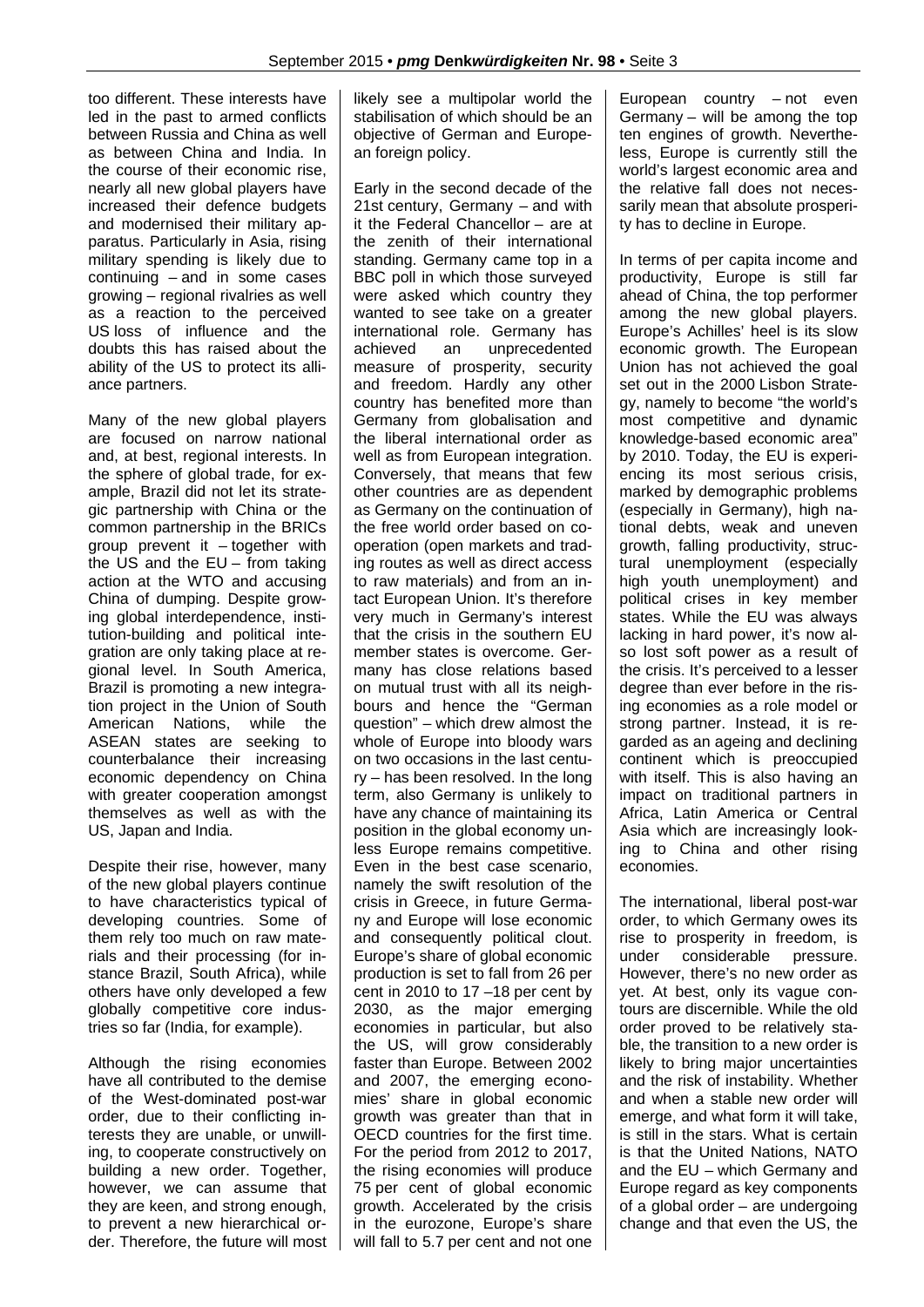guarantor of the old liberal order, is increasingly losing influence.

Europe has to quickly restore its effectiveness in the face of the rise of new global players. In order to achieve that, the EU must overcome the sovereign debt crisis and ensure the competitiveness of its enterprises or – where it has been lost – restore it. Otherwise, there is a danger that Europe will be left behind and pushed to the margins of the global economic order and, consequently, the margins of international politics. Only by strengthening its economic foundations and furthering political integration, including the rectification of its democratic deficit, can the European Union bring its weight fully to bear and help shape a future new order in keeping with our interests and to play a key role in it. Due to its own loss of influence, in future Germany will have to rely more than ever on a strong EU in order to push through its own ideas on the new global order. The aim of Germany's policy on Europe must therefore be to strengthen the community, thus ensuring that the Union is effective even in the shadow of an emerging new global order. The stabilisation and further development of the euro area and the EU as a whole remain a priority in Germany's policy on Europe. Monetary union must be complemented by economic and fiscal union. Large-scale investments are needed not only in physical infrastructure but also in education and research if Germany and Europe are to remain competitive. The world of the 21st century is marked by large populous and at the same time dynamic states such as the US, China, India as well as Brazil. In order to compete with them as a market, it's essential that we complete the European single market. Europe could become more attractive to qualified immigrants and thus slow down the looming demographic crisis by, among other others, creating a single European labour market. Europe and Germany have to adopt a coordinated approach if they are to master the challenges of global change. "Right now, the EU still has seven per cent of the global population.

If it is to continue playing a role in shaping the world, Europe needs a strong Common Foreign and Security Policy (CFSP) as well as a Common Security and Defence Policy (CSDP). This would involve strengthening the European External Action Service as well as the position of the High Representative, Federica Mogherini. The neighbourhood policy should be to the fore and in fact it is. The EU is taking on its natural role as regional heavyweight in its eastern and southern neighbourhood. Germany and Europe have a fundamental interest in sustainable stability and democracy in Eastern Europe, the Maghreb and Mashreq countries as well as in anchoring Turkey to Europe on a permanent basis. And German and European Foreign Policy is acting accordingly. The annexation of the Crimean Peninsula by Russia and its military support for separatist insurgents in Eastern Ukraine are representing the most serious threat to European peace since the end of the Cold war and the wars following the disintegration of Yugoslavia. Germany together with France took the initiative which led to the agreements of Minsk in order to stabilize Ukraine and open a political process to settle the massive conflict between Russia and Ukraine. Germany together with its two European P5 partners – Great Britain and France – and the EU High Representative for Foreign Affairs worked over many years together with the US, China and Russia on the Iran nuclear issue which resulted on July 14 in the historic Joint Comprehensive Plan of Action (JCPOA) signed with the Islamic Republic of Iran to ensure that Iran's nuclear program will be exclusively peaceful. There is hope that this agreement will also contribute to the stabilization of the whole Near and Middle East with the self-declared Islamic State as the biggest destabilizing factor which is already spreading its brutal ideology to Northern Africa and threatening European countries.

The promotion of democracy, pluralism, good governance and the rule of law as well as respect for human rights are and remain at the top of the EU's agenda in its relations around the world and, in particular, in Europe's neighbourhood – even in times like the current one when tensions and conflicts there are on the rise. It's essential that member states and the EU speak with one, stronger voice, also in international institutions – the United Nations, the International Monetary Fund (IMF) and the World Bank Group – in order to keep in check the impending loss of influence there due to the growing demands of the new global players for greater representation.

Although the global shift of power towards the new global players cannot be averted, Germany and Europe can play a role in shaping the new multipolar order, only the contours of which are evident to date. The strategic aim of German and European foreign policy is to ensure that the transition is peaceful and that the new order is as liberal and rules-based as possible and geared to cooperation. German and European foreign policy must be aimed at gaining partners and with their help securing and, if possible, further expanding the normative network which has been developed in the West in the last few decades.

Germany and the EU must therefore try to strengthen relations with the like-minded. These include traditional partners in Europe, including Turkey, the non-European NATO partners the US and Canada as well as Japan and South Korea, Australia and New Zealand, Mexico and Chile and also Israel.

However, Germany and Europe must also aim to broaden and deepen relations with the new global players, in particular those with values and norms closest to our own. There is no doubt that these include Latin American states led by Brazil as well as India. With these countries, as well as with China, the European Union has entered into strategic partnerships which either have to be filled with substance or deepened. However, relations with the Next Eleven should also be further expanded: among others with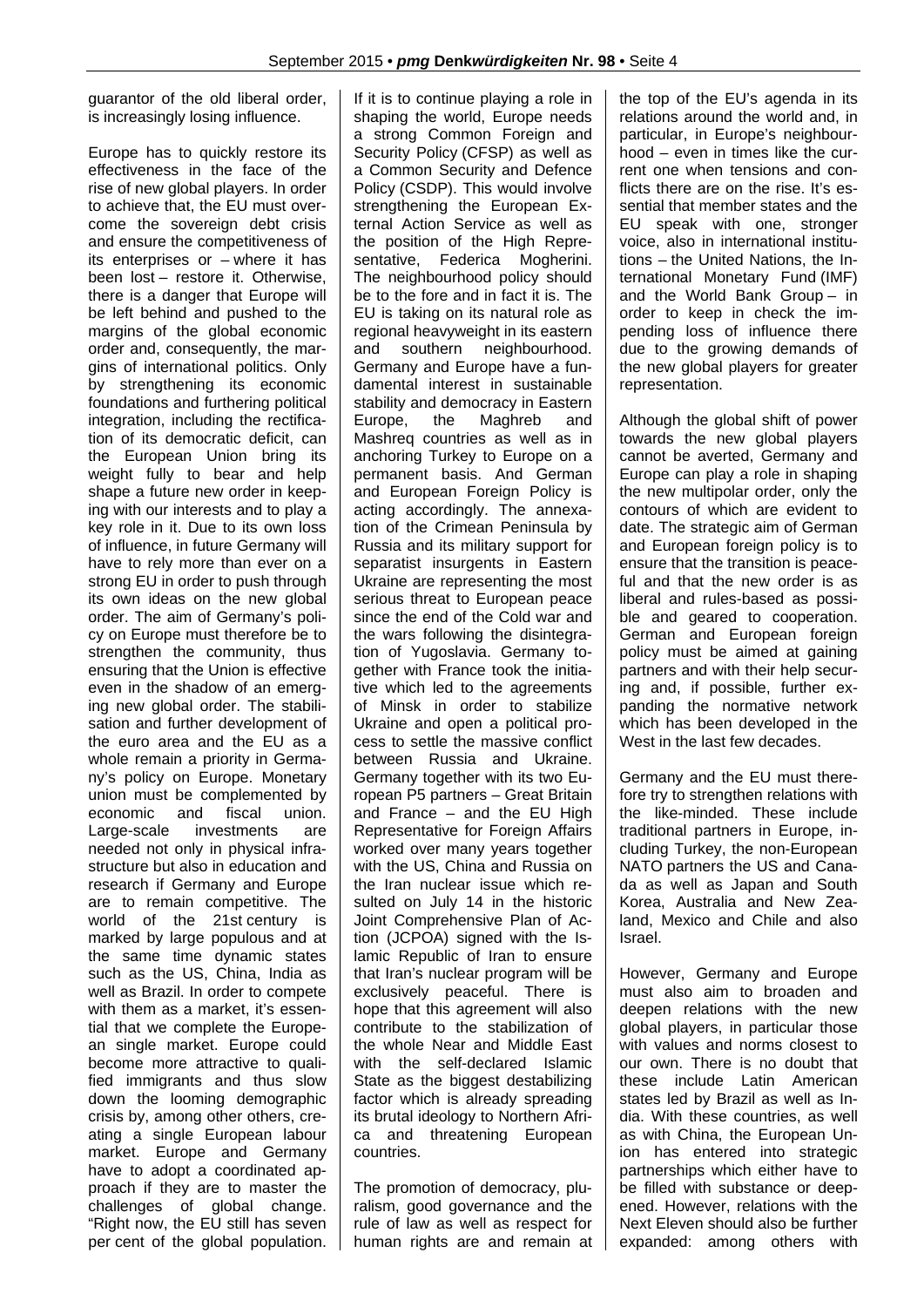Egypt, South Africa and Nigeria, Indonesia and Viet Nam as well as Pakistan, Saudi Arabia and Kazakhstan, which have all become regional players. In expanding relations with these countries, we must support their appropriate representation in international organisations if we are to retain or arouse their interest in these institutions. Otherwise there is a great danger that these organisations will lose influence to regional institutions, like the Asian Infrastructure Investment Bank (AIIB) initiated in 2014 by China and headquartered in Beijing. The aim of German and European foreign policy must be to persuade the new global players – in keeping with their increased power – to shoulder greater responsibility for the international order. This includes dealing with those countries which are causing problems, for example North Korea, and helping to prevent the failure of states and the consequences, for instance in Somalia, which has become a breeding ground and safe haven for terrorists and pirates.

Since reunification and the increasingly successful efforts to overcome the consequences of division in Germany and Europe, Germany has come to take on a leading role in Europe and Europe's neighbourhood. On the one hand, Germany is being urged to step up to the plate and take on this new role  $-$  for example by Radek Sikorski, Poland's Foreign Minister until September 2014 – while, on the other, the idea of German leadership has stirred up unease – especially in Greece and other southern member countries of the Eurozone, partly as a result of the sovereign debt crisis there. The ECONOMIST is right when it concludes an article on Germany´s role in Europe in its August 8, 2015 edition by stating "In short, there is no crisis in Europe that can be solved without Germany."

Germany must accept this leading role but, at the same time, show considerable prudence, patience and a readiness to reconcile interests. Given their relative loss of power and the re-focusing of the US on its own core interests and priority regions – to which Europe and its neighbourhood belong less and less – Germany and Europe must do more to ensure that no vacuum of power and thus instability – for example in North Africa – emerges in its neighbourhood. Never before has there been such a great opportunity – as well as an absolute necessity – to ensure a true partnership between Germany, Europe and the US within the global West. Ultimately, our task is to maintain a liberal international order, or create a new one under the new conditions in world politics, to which we owe our prosperity, security and freedom – and to secure it for the future.

*Dr. Heinrich Kreft*

Dr. Heinrich Kreft is currently the Deputy Chief of Mission of the Embassy of the Federal Republic of Germany in Madrid. This article is based on a presentation he gave at the Real Instituto ELCANO and reflects exclusively his personal views.

Opinions expressed in this contribution are those of the author.

### THEMEN **Brexit – the View from Berlin**

There is a sense in Berlin that David Cameron does not comprehend the paradigmatic and thus geostrategic shift represented by the Euro currency project (and the support for that project in Washington – see last week's note for the US view of the referendum). Cameron must conduct his negotiations in this context: future integration of the Eurozone cannot be halted or slowed down. Similarly, change in the EU treaties is not viable in the short term. Berlin would certainly prefer for the UK to stay in rather than leave the EU. But it is a British misconception (not to say wishful thinking) that Germany would be terrified at the prospect being 'Ieft alone' in the EU with France.

There is a sense of frustration and exasperation in Berlin with a view to Cameron's European agenda. 'We think we understand what Cameron wants for Britain. However, we are not certain we understand his European narrative,' is a sentiment often heard in Berlin. There is a consensus that Cameron's perception of the European agenda is substantially out of sync with that of Hollande and Merkel.

At this point one misconception has to be resolutely put to rest: that Germany would be terrified at the prospect of Britain leaving – and thus leaving it alone with France – and will therefore do all it can, within reason, to convince other EU members to support Britain's agenda. This is wishful thinking in certain London circles and defies the reality of the current European dynamics! For one, there is very little left to balance between Berlin and Paris! For another, if balancing were needed it would be with a view to the Eurozone; and here London is of no importance.

To put it in a nutshell: London is important for the outer European layer but not for the core of the European agenda which, in essence, is the Eurozone. The narrative of the inner core is essentially written in Berlin and Paris. When 'London' is mentioned in this context it is actually the City, not Whitehall or Westminster that is being referred to. There is a perception that Warsaw will eventually gravitate towards the Eurozone; this would leave only London and Stockholm outside.

It has been noted in Berlin that the British press circulates the impression of a privileged political relationship between Merkel and Cameron. One looks in vain for similar reporting in the German press! From a Berlin perspective the relationship between Merkel and Cameron is 'diplomatically correct in a wider European context' for London does not contribute to the pressing agenda of managing the Eurozone and keeping open a channel of communication with Putin. And both agendas have the full support and indeed encouragement of Washington. It has been suggested in closed sessions that any meeting with Cameron takes time away from Merkel to address the two key issues of the Eurozone and the Russian agenda.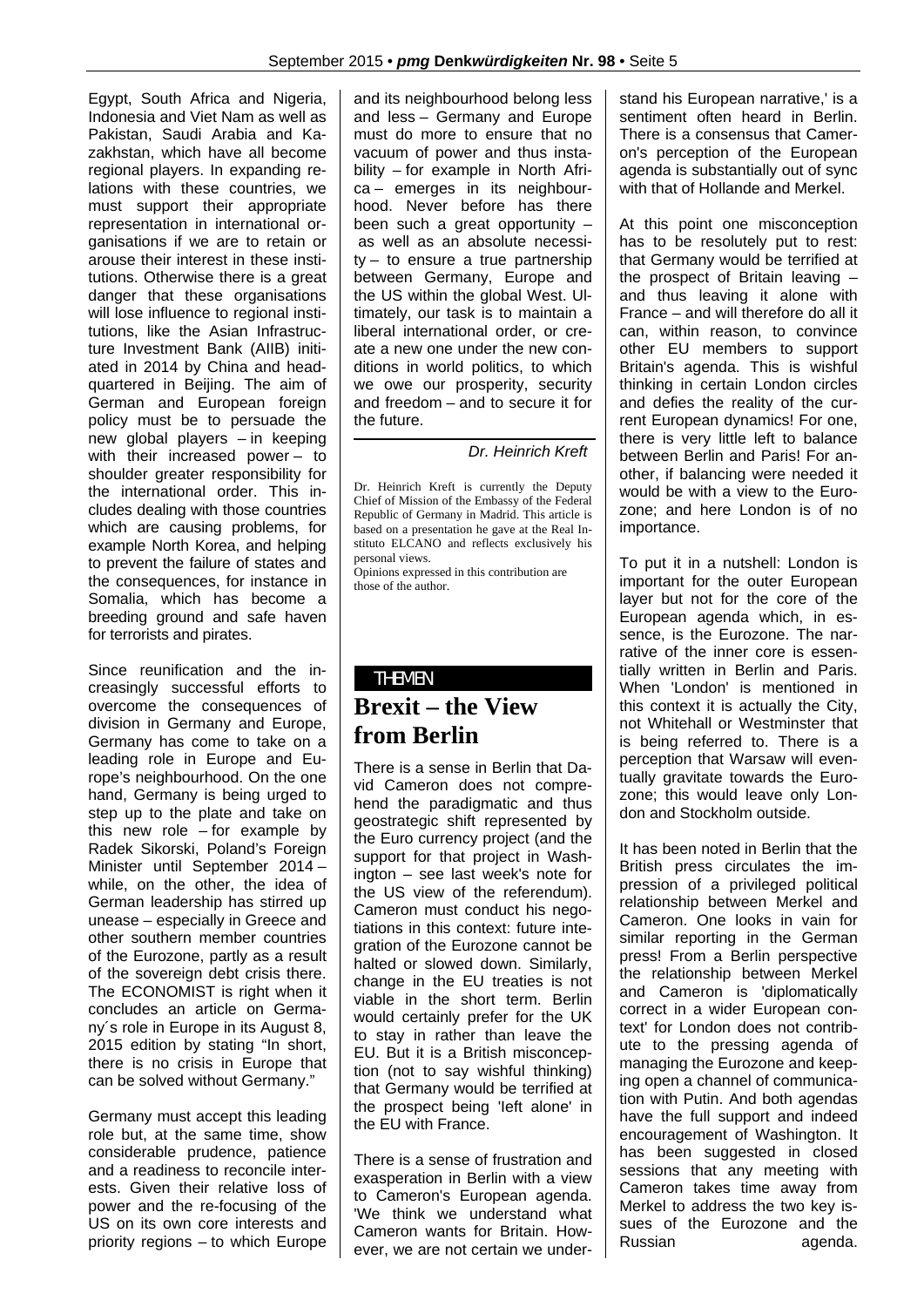There is a sense in Berlin that Cameron does not comprehend the paradigmatic and thus geostrategic shift of the Euro currency project and the subsequent support for the project in Washington. The Berlin narrative is thus: The Euro currency is irreversible the regardless of Greek membership. The reason for this lies in the realization that Paris has 'war-gamed' the fundamentals of French membership in the Eurozone and concluded that a withdrawal would be detrimental to the national interest. Apparently, one of the arguments has been that Paris cannot afford to let Berlin run a 'rump Eurozone' on German terms while unveiling French economic and currency weakness. Whilst it remains a part of the Berlin-Paris tandem, the argument goes; France can at least pretend equality.

The Eurozone narrative should not be misconstrued as politically naive. To be sure, the continued development will be costly and thus continue to be politically controversial. There will be Greek debt relief however politically cloaked! Rightly or wrongly, there is a sense in Berlin that the point of no return for the Euro currency has already been passed. As a result, a 'two-speed Europe' will gain momentum after the 2017 elections in France and Germany. The question remains, however, whether this is too late.

There is a geo-economic angle to the Euro currency in the context of the rise of China. The Euro is a strategic partner to the US\$ in terms of 'hedging' the renminbi as a global reserve currency and in the debate over the role of the Chinese currency in the context of the IMF.

Coming back to the issue of a possible BREXIT, it would seem from a Berlin perspective that Cameron needs to formulate and embed a UK agenda in a positive and constructive European narrative in order to be heard across the Channel. Can there be tactical alliances on issues like stopping the abuse of national welfare systems? Yes! Yet, at the same time the issue of free movement within Europe is non-negotiable. Will a

British push for less Brussels bureaucracy find acceptance in Berlin? Yes! At the same time EU treaty change in the short term is seen as unrealistic in both Berlin and Paris.

There is little Berlin can do to influence the UK 'Brexit' debate. Concessions 'within the existing EU structures' are possible. There are red lines, however, and short term EU treaty change is not on the agenda. In addition, Cameron must apprehend that future integration of the Eurozone cannot be halted or slowed down. He has to price this into UK initiatives to secure the position of the City within the Eurozone discourse.

Finally, one is frequently reminded in Berlin that Washington can be expected to put pressure on London if BREXIT looks like a realistic scenario. This might apply especially if a Republican Administration is elected, for the elephant in the room is China. This brings us back to the geostrategic dimension of the Euro currency. American pressure on Britain to stay in Europe would bring a new and innovative meaning to the term 'special relationship'.

*Heinz Schulte*

Heinz Schulte is a Berlin-based political consultant to Absolute Strategy Research and board member of the pmg. Opinions expressed in this contribution are those of the author. The article was first published in ..Absolute Strategy Weekly", Absolute Strategy Research, London, 20 August 2015.

#### THEMEN

# **Die Rolle der Geheimdienste – Mehr oder weniger Intelligence?**

Beim CIA, dem Auslandsgeheimdienst der USA, ist Intelligence Teil des Namens. Doch was der Begriff wirklich bedeutet, wissen nur wenige.

Der Begriff Intelligence deckt ein weites Feld ab und lässt sich nur schwer exakt definieren. In diesem Beitrag sollen unter Intelligence Informationen verstanden werden, die nicht öffentlich bekannt sind oder Analysen, die auf solchen Informationen beruhen und für Entscheidungsträger in der Politik erstellt werden. Solche Informationen werden durch Observation, Ermittlung, Internet Recherchen und Analyse gewonnen und geben Aufschluss über die Fähigkeiten, Intentionen oder Aktivitäten von Regierungen, Personen oder Organisationen, eines Verhandlungspartners oder eines Gegners. Sie dienen letztlich dem Staat bei der Entscheidungsfindung, erhöhen die Qualität einer Entscheidung durch Ausschöpfen möglichst vieler Erkenntnisquellen und verringern das Risiko einer Fehlentscheidung.

In der Geschichte hat der Einsatz von Intelligence oft eine entscheidende Rolle gespielt. Ein gutes Beispiel hierfür ist die sog. Zimmermann-Depesche, die der gleichnamige deutsche Staatssekretär des Auswärtigen Amtes im Januar 1917 über die deutsche Botschaft in Washington an den deutschen Gesandten in Mexiko sandte. Er schlug darin ein Bündnis zwischen Deutschland und Mexiko vor für den Fall, dass die USA ihre Neutralität im 1. Weltkrieg aufgeben sollten. Der Regierung von Mexiko sollte für diesen Fall Unterstützung für die Rückgewinnung des 1848 an die USA verloren gegangenen Territoriums in Aussicht gestellt werden. Dieses Telegramm wurde vom britischen Marinegeheimdienst abgefangen und entschlüsselt. Sein brisanter Inhalt wurde der US-Regierung zugespielt und veröffentlicht. Dies trug entscheidend dazu bei, die amerikanische Öffentlichkeit und Präsident Woodrow Wilson auf den Kriegseintritt der USA einzustimmen, der am 6. April 1917 erfolgte. Der Rest ist Geschichte.

Im Kampf gegen Terrorismus jeder Art ist Intelligence von hoher Bedeutung. Ohne den Einsatz von Intelligence ist es kaum vorstellbar, dass ein Anschlag durch die Sauerland-Gruppe verhindert worden wäre. Im Oktober 2006 leitete die amerikanische National Security Agency (NSA) über die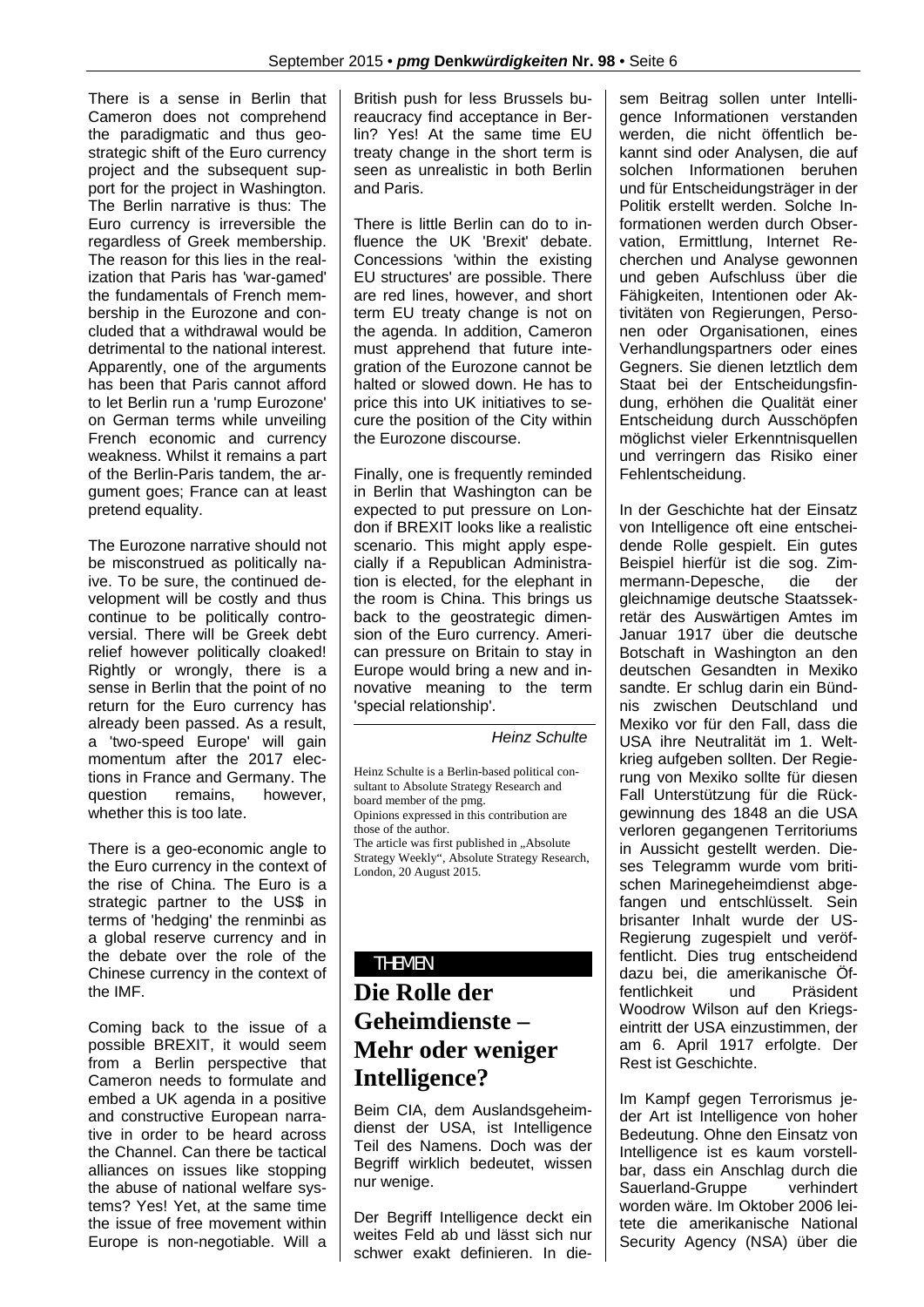Central Intelligence Agency (CIA) Erkenntnisse über intensiven Mailverkehr zwischen Pakistan und Deutschland an den Bundesnachrichtendienst (BND) weiter. Dieser schaltete den Verfassungsschutz ein. In der sog. Operation Alberich überwachten 500 Beamte die Verdächtigen, hörten Telefone ab, verwanzten Wohnungen und Autos. Dabei arbeiteten die deutschen Behörden eng mit den Kollegen der CIA zusammen. Schließlich wurden im Juli 2007 die für den Bombenbau beschaffte Wasserperoxyd-Mischung durch eine harmlose Flüssigkeit ausgetauscht und die potentiellen Attentäter verhaftet. Geplant hatten sie Anschläge auf amerikanische Einrichtungen in Deutschland, die möglicherweise viele Opfer gefordert hätten. Auch wären die Beziehungen zwischen den Vereinigten Staaten und Deutschland im Fall eines erfolgreichen Anschlages schwer belastet gewesen – durch den Einsatz von Intelligence wurden die Pläne vereitelt.

Die sog. Operation Overt im Sommer 2006 in Großbritannien folgte einem ähnlichen Muster. Der britische Inlandsgeheimdienst MI5 wurde auf einen jungen Islamisten aufmerksam, der in regelmäßigen Abständen von Großbritannien nach Afghanistan und Pakistan reiste. Nach einer solchen Reise wurden am Flughafen sein Gepäck untersucht und verdächtige Artikel gefunden. MI5 erhielt die Erlaubnis, Gespräche des Islamisten abzuhören, dabei wurden Hinweise auf einen bevorstehenden Anschlag gefunden, so dass die Observationen verstärkt wurden. Es wurde schnell deutlich, dass gleichzeitige Anschläge auf bis zu sieben Flugzeuge geplant waren, womöglich im amerikanischen Luftraum. Der Islamist und seine Komplicen wurden verhaftet und zu hohen Haftstrafen verurteilt. Behörden schätzen, dass der geplante islamistische Anschlag mehr Opfer gefordert hätte, als die Anschläge vom 11. September 2001 in New York. Ferner hätte ein solcher Anschlag auch zu größeren Problemen in den Beziehungen zwischen Großbritannien und den USA geführt. Der vereitelte Anschlag hatte nachhaltige Folgen für den Flugverkehr – das Verbot, Flüssigkeiten an Bord von Flugzeugen mit sich zu führen, gilt seither, bis heute.

Deutsche Regierungschefs scheinen dagegen, anders als USamerikanische und britische, ein Problem mit ihren eigenen Geheimdiensten zu haben. Helmut Schmidt ließ sich nach eigenen Aussagen als Bundeskanzler nie einen Bericht des BND vorlegen. Er meinte, die Ergebnisse solcher Berichte beruhten oftmals auf Eindrücken, die stark durch die politischen Präferenzen des Berichterstatters gefärbt seien. Durch seine engen Kontakte zu den damaligen Größen der Politik in Ost und West verfügte er wohl über ausreichend Informationen. Auch Helmut Kohl war kein dankbarer Klient der deutschen Dienste. Auf einem Empfang anlässlich des 60. Geburtstages von Klaus Kinkel 1996 in Bonn kam er in seiner Laudatio auf die BND-Tage des Jubilars zu sprechen, die ein blinder Fleck in dessen Biographie seien. Im Übrigen wüsste er, Kohl, nicht, was und ob dort überhaupt etwas gearbeitet würde. Dass diese Einschätzung bei den Sicherheitsbehörden nicht sonderlich gut ankam, erscheint verständlich. Schließlich war es derselbe Helmut Kohl, der 1991 den damaligen Generalsekretär Gorbatschow gegen die Moskowiter Putschisten unterstützte. Das schien zu jenem Zeitpunkt eine mutige Entscheidung, schließlich standen noch 400.000 russische Soldaten auf dem Gebiet der ehemaligen DDR. Allerdings wusste Kohl aus BND-Berichten, dass die Putschisten keine breite Unterstützung im Militär hatten. Mit dieser Information konnte er seinem Freund Gorbatschow ohne großes Risiko für Deutschland zur Seite stehen. Das hat Gorbatschow auch nie vergessen.

Auch Bundeskanzlerin Merkel scheint dem Nutzen von geheimdienstlichen Informationen eher ablehnend gegenüber zu stehen. Im ARD-Sommerinterview 2015 wurde sie auf die Aktivitäten der NSA angesprochen und meinte, dabei stünden Aufwand und Ertrag nicht im Verhältnis. Auch richte das Ausspionieren von Freunden mehr Schaden an als es Nutzen bringe. Sie verhandle lieber, ohne zu wissen, was ihre Gesprächspartner dächten.

Diese Beispiele zeigen, dass es die deutsche Politik bislang nicht recht verstanden hat, welchen Wert Intelligence besitzen kann. Sie steuert die Beschaffung von Intelligence nicht nach Prioritäten in enger Anbindung an die vorhandenen nachrichtendienstlichen Ressourcen und Fähigkeiten. Eine solche Vorgehensweise zwänge die Dienste, Rechenschaft über ihre Arbeit abzulegen, und sie zwänge die Politik, sich darüber schlüssig zu werden, welche Intelligence sie tatsächlich benötigt. Die Politik verwechselt auch zu oft öffentlich zugängliche Informationen mit Intelligence. Öffentlich zugängliche Informationen können Politiker der Presse und sonstigen Veröffentlichungen entnehmen, Intelligence hingegen wird von den Diensten geliefert.

Die klassische Intelligence basiert auf dem Sammeln von Informationen aus diversen Quellen. Diese reichen von menschlichen Quellen und Informanten (HUMINT) über abgefangene Gespräche und Kommunikation (COMINT) sowie elektronische Informationen (ELINT). In letzter Zeit sind weitere Informationsquellen wie Satellitenbilder (IMINT), Standortbestimmungen (LOCINT) und geografische Informationen (GEOINT) hinzugekommen. Auch sind öffentlich verfügbare Informationen (OSINT) immer wichtiger geworden. Das Internet erlaubt den Diensten Zugang zu einer Vielzahl von Informationen über Zielpersonen, Länder und Wirtschaft. Gleichzeitig nutzen Zielpersonen und -gruppen das Internet, um miteinander zu kommunizieren und ihre Botschaften in die Welt zu tragen. Die Dienste bedienen sich nicht nur aus dem Internet, sie müssen auch genau verfolgen. wer im Internet was kommuniziert.

Das Internet bietet eine Fülle von Informationen, die für die Behörden von Nutzen sein können. Diese persönlichen Daten (PROTINT) reichen von Reisedaten und Telefonverbindungen über Einkäufe, Kreditwürdigkeit, biometrische Daten bis hin zu Registern verschie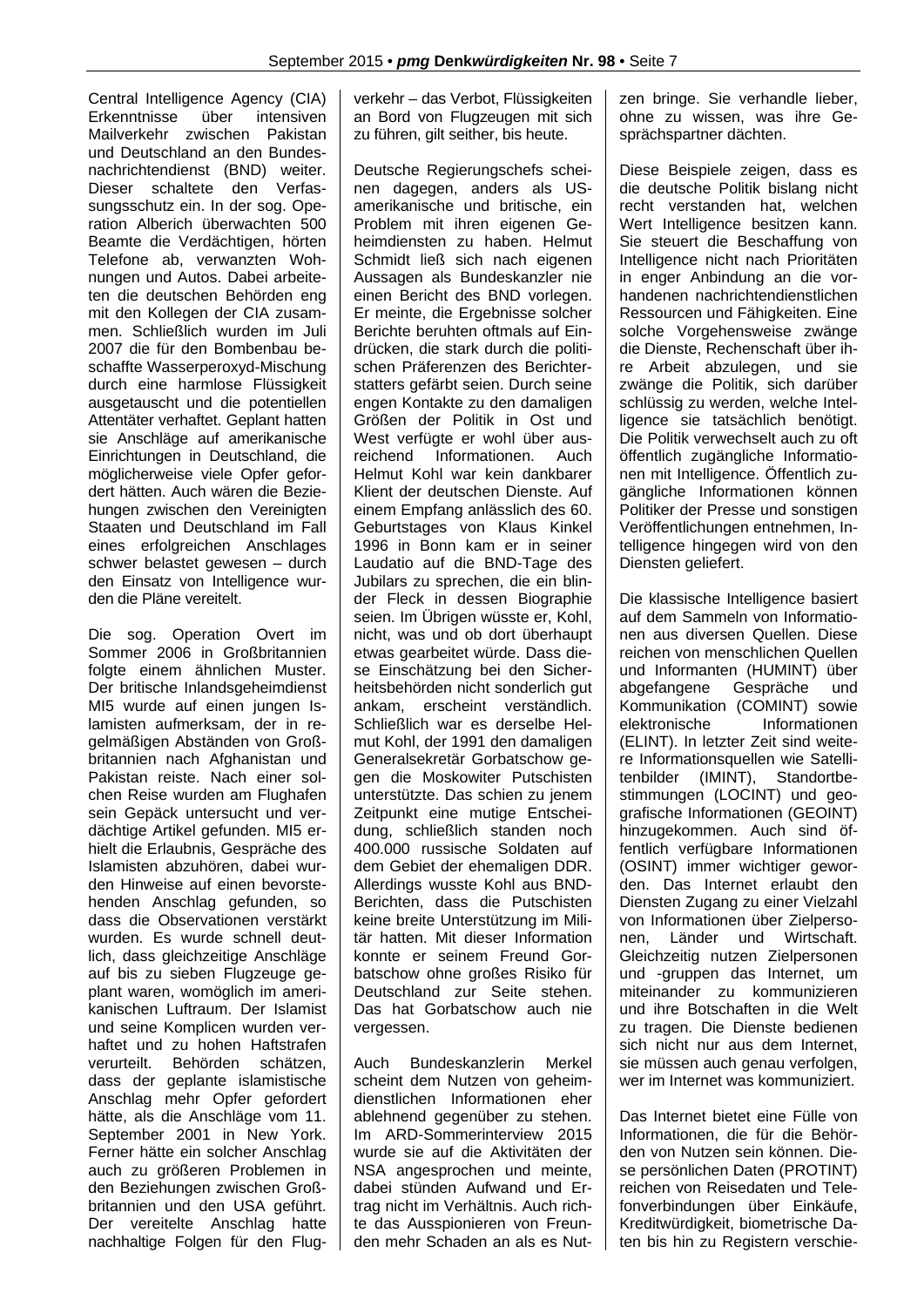dener Art. Die Analyse solcher Daten ist in der Bekämpfung von Kriminalität und Strafverfolgung von großem Nutzen und wird von den Behörden auch zur Verfolgung von terroristischen Organisationen genutzt.

Diese gesammelten Informationen aus den beschriebenen Quellen sind keine Intelligence. Erst durch Bearbeitung dieser Informationen in Fachkreisen, Prüfung, Analyse und Bewertung der Ergebnisse zusammen mit dem Auftraggeber, werden Informationen zu Intelligence. Man spricht hierbei von einem "Intelligence Cycle". Dieser Begriff ist aber eher als interaktives Netzwerk, bestehend aus Auftraggeber und den zuarbeitenden Behörden, zu sehen. In diesem Prozess gewinnt die Intelligence an Bedeutung, je öfter sie von allen Beteiligten hinterfragt wird.

Die Bereitstellung von Intelligence bedarf eines Auftrags der Politik, sie ist kein Zufallsprodukt der laufenden Arbeit. Die Rolle der Politik in der Nutzung von Intelligence beschränkt sich aber nicht nur auf den Abruf von Intelligence. Die Politik sollte eng eingebunden werden und Feedback innerhalb des Intelligence-Zyklus liefern. Ein solcher Prozess führt dazu, die Fragen klarer zu formulieren, die Methoden der Informationsgewinnung zu schärfen und die Qualität von Intelligence zu steigern. In Großbritannien erfolgt dieser Prozess durch das Joint Intelligence Committee (JIC), das direkt an den Premierminister berichtet. Mitglieder dieses Committees sind neben den drei Geheimdiensten auch Kabinettsmitglieder und Entscheidungsträger verschiedener Ministerien. Das Ergebnis ist die professionelle Zusammenfassung einer Lage durch die britische Intelligence Community – nicht nur der Dienste sondern auch von Experten aus allen betroffenen Bereichen.

Das Thema Öffentliche Sicherheit nimmt an Bedeutung zu. Eines der Merkmale einer guten Regierung ist, wie sie öffentliche Sicherheit gewährleistet, denn darauf basiert die Idee des staatlichen Gewaltmonopols. Nichtsdestotrotz erwartet die Bevölkerung, dass die Aktivitäten des Staates das Recht nicht beugen und die grundrechtlichen Freiheiten unangetastet bleiben. In anderen Worten: Die Regierung muss zum Schutz von Bevölkerung und Wirtschaft ein professionelles Risikomanagement betreiben. Um Sicherheit zu garantieren, ist die Regierung gefordert, nicht nur die gegenwärtige Lage zu erkennen und Gegenmaßnahmen zu entwickeln, sie muss auch künftige Risiken erkennen, analysieren und ihnen im Vorfeld begegnen. Dies schafft Vertrauen in den Staat und ermöglicht eine kontinuierliche Entwicklung von Gesellschaft und Wirtschaft. Ein Schlüssel für Stabilität in der Zukunft ist die Bereitstellung von Intelligence, um die Entscheidungsträger in ihren wichtigen sicherheitspolitischen Entscheidungen zu unterstützen.

*Maxim Worcester*

Maxim Worcester is Managing Director of German Business Protection GmbH (GBP), a Berlin-based security consultancy. He has previously worked for the Economist Intelligence Unit, Frankfurter Allgemeine Zeitung, Control Risks and KPMG.

Opinions expressed in this contribution are those of the author.

#### **EDITOR'S CHOICE**

## **Could History Repeat Itself and See Another Great Power War Occurring in Asia?**

#### **Review: Lessons from World War I for the Rise of Asia, edited by Andreas Herberg-Rothe**

If an historical analogy is a useful tool in understanding the contemporary realities, it is worth reading this edited volume full with analogies between the pre-World War I Europe and the  $21<sup>st</sup>$ -century Asia, fraught with power transition, alliance politics, rising nationalism, and territorial disputes, among others.

The contributors to *Lessons from World War I for the Rise of Asia*, edited by Andreas Herberg-Rothe (Fulda, Germany) and published by ibidem Press in 2015, agree more or less with the notion that there are striking similarities between the pre-World War I European power constellations and the current security arrangements in Asia.

No one denies that China's future relations with the United States, Japan, Russia, and India will be crucial for Asia's shifting regional order. In particular, China's territorial disputes with Japan over the Diaoyu/Senkaku islets and international confrontations over maritime jurisdiction in East China Sea and South China Sea have been identified as the potential powder keg that could potentially lead the regional powers to war. Therefore, the question converges on whether history would repeat itself, as the onehundredth anniversary of World War I had just passed in 2014.

In fact, today's situation is much more complicated than 100 years ago because it is not just about a new rising power, China, challenging the established power, the United States. In a more complex manner, the two declining (US, Russia) and two rising (China, India) powers formed cross-cutting interests across potential Indian/US and Russian/Chinese alliance constellations, as some contributors to this volume have argued.

If Thucydides had rightly argued, a war is unlikely to be started by China striving for power and status, but the United States, a relatively declining power gripped by the fear of losing its status and influences. However, if we put India and Russia in the picture, the game will become more complex than imagined thus far.

Nevertheless, most contributors are not sanguine about the possibility of another international war in Asia in spite of the striking parallels between the two periods, even though it is impossible to rule out the probability of Asia degenerating into a zone of power politics between the two poles, the United States and China. In particular, Christopher Coker stresses that the warring parties are not rational actors, but gripped rather by unfounded passions, sentiments and illusions.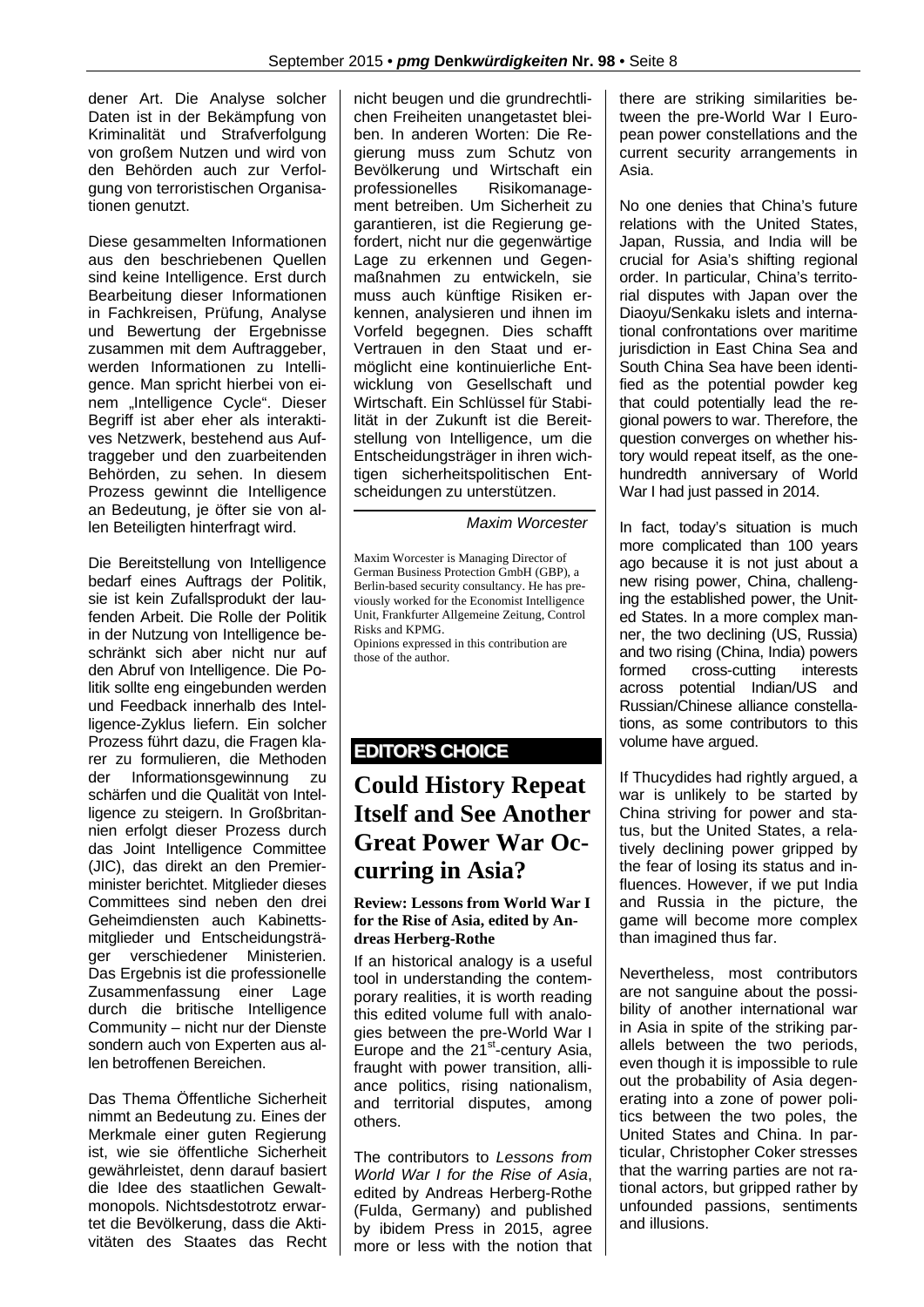Therefore, the contributors from different backgrounds and nationalities, including Christopher Coker (LSE), Harald Muller and Carsten Rauch (Peace Research Institute, Frankfurt and Goethe University Frankfurt), Namrata Goswami (Institute for Defence Studies and Analyses, New Delhi), Pang Zhongying (Sun Yatsen University, Guangzhou), Antulio Echevarria II (US Army War College), and Artyom Lukin and Andrey Gubin (Far Eastern Federal University, Vladivostok), propose a variety of ideas and strategies to promote mutual understanding and create international security mechanisms.

The editor of this volume, Andreas Herberg-Rothe, is a leading Clausewitz scholar and Hegelian who stresses the importance of recognition not just between the United States and China, but among major Asian powers. In particular, he argues that the future war in Asia, if any, is not a war of conflicting interests, but "a cultural war for mutual recognition."

Then, what lesson can we draw from this analogy? In fact, one of Hegel's most striking arguments in the master-slave dialectic is that the elimination of the enemy or enslaving the others is tantamount to self-destruction, because these acts result in eliminating the peers who can recognize the master properly. In the absence of selfconscious peers recognizing the victor, any victory in war could mean nothing but self-indulgence.

As a way to alleviate the current tension in Asia and build an international system of security and prosperity, three contributors called for the establishment of the "21<sup>st</sup> Century Concert of Powers" in Asia, reminiscent of one in the nineteenth century Europe. Since this idea is related to international or supranational institution building engineered mainly by great powers, it is questionable whether this form of great power arrangements could be applicable to the political situation of the twenty-first century Asia, where the international norms of sovereignty and equality have been deeply embedded and the spirit for a community of peers is strong, as witnessed in the process of region building through such international mechanisms as the ASEAN Plus Three. But, as Harald Muller and Carsten Rauch from the Peace Research Institute in Frankfurt emphasize, although a concert cannot automatically ascertain peace and if the participants decide to abandon concert diplomacy – as the European great powers had chosen to do by 1914 – the functionality of the concert would break down as well. But if the great powers would stick together, a concert could at least maximize the chances for peace. They are maintaining that while the conflict between Russia and the West is the more immediate issue, the rise of China is probably more crucial for international relations. They are arguing that soothing the relations between the declining hegemon and the rising challenger, while at the same time keeping all major powers in contact and communication, would be the concert's most vital task.

Although Antulio Echevarria (U.S. Army War College, Carlisle) is asserting that an arms race does not automatically lead to a war between the great powers, he nevertheless emphasizes the dangers of such an arms race in Asia. The potential for "unhealthy competition, rivalry, or conflict" is in his view already present, even if the intention is not. Settling the territorial disputes in the South and East China Seas would pose challenges to the "balance between cooperation and competition," particularly as the demand for oil and other resources increases with the growth of Pacific Rim economies. Consequently, both sides may on occasion feel pressure to reassert their claims, pressure that some experts have already applied. Such reassertions, should they involve military forces, would amount to a de facto arms race.

Artyom Lukin and Andrey Gubin highlight the problem of the power dynamics in the decades to come. While a great-power war would hardly be probable now and in the near future, it can be made more likely if Eurasia slides into hostile alliance politics and splits into U.S.-centered and Chinadominated camps, with Moscow becoming an ally of Beijing. In their view, when the U.S. enjoyed its "unipolar moment" in the 1990s and the first half of the 2000s, Washington could easily pursue a dual containment of Russia and China. Since that time, the balance of power has changed significantly. As even some prominent strategists in the U.S. acknowledge, America is now hardly in a position to confront two great powers in Eurasia simultaneously. However, the pincer move continues, literally pushing Russia and China together and tempting them into a fateful alliance.



**Lessons from World War I for the Rise of Asia (An Interdisciplinary Series of the Centre for Intercultural and European Studies - CINTEUS)** 

**Hrsg.: Andreas Herberg-Rothe Verlag: ibidem Press, 2015 ISBN-13: 978-3838207919.** 

Namrata Goswami's contribution centers on the question of which path of international policy India should pursue and therefore on the identity of India. She indirectly reflects the fundamental problem of India becoming a major power in Asia, which leads to the question of whether India should consider itself as just a member of a U.S.-led coalition to balance the Asian hegemon, China, or whether it conceives itself more as a part of the emerging Asian century. Also, Pang Zhongying addresses the